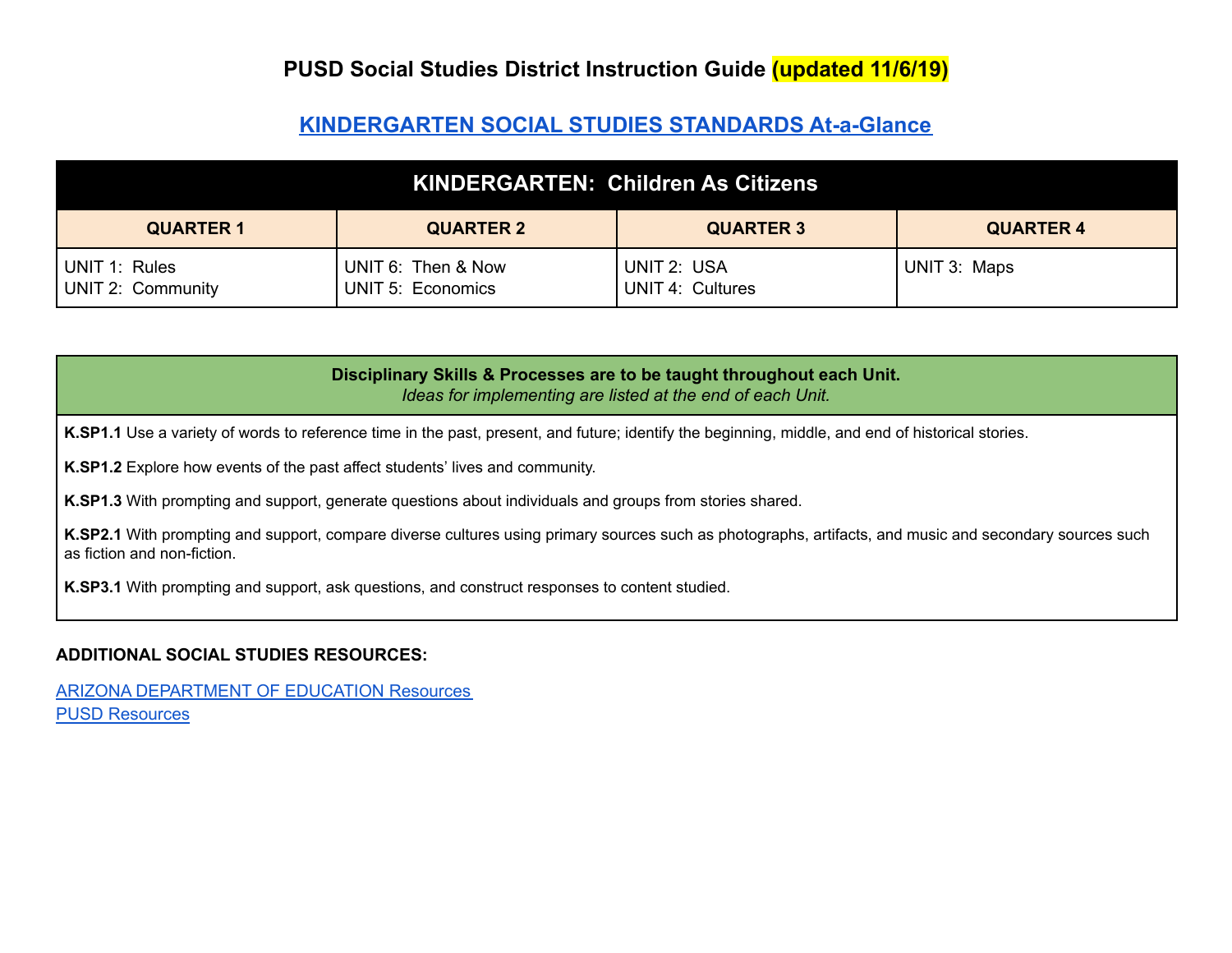| <b>Grade Level: KINDERGARTEN</b>                                                                                                                                                                                                                                                                                                                                                                                                                                                                                                                                                                                                                                                                                                                                                 | <b>Time: QUARTER 1</b>                                                                                                                                                                          |                                                                                                                                                                    |                                                                                                                                                                                                             |
|----------------------------------------------------------------------------------------------------------------------------------------------------------------------------------------------------------------------------------------------------------------------------------------------------------------------------------------------------------------------------------------------------------------------------------------------------------------------------------------------------------------------------------------------------------------------------------------------------------------------------------------------------------------------------------------------------------------------------------------------------------------------------------|-------------------------------------------------------------------------------------------------------------------------------------------------------------------------------------------------|--------------------------------------------------------------------------------------------------------------------------------------------------------------------|-------------------------------------------------------------------------------------------------------------------------------------------------------------------------------------------------------------|
| <b>UNIT 1: Rules</b><br>Students will identify and develop rules and laws that promote fairness and justice.<br>Students will listen to and participate in the demonstration and identification of positive characteristics of<br>citizens.                                                                                                                                                                                                                                                                                                                                                                                                                                                                                                                                      |                                                                                                                                                                                                 | <b>Essential Questions</b><br>❖ Why are rules and laws important?<br>← How can you be a good citizen?<br>* How do my actions change the way people think about me? |                                                                                                                                                                                                             |
| <b>Standards</b>                                                                                                                                                                                                                                                                                                                                                                                                                                                                                                                                                                                                                                                                                                                                                                 | <b>Objectives (I Can Statements)</b>                                                                                                                                                            | <b>Key Vocabulary</b>                                                                                                                                              | <b>Resources/Assessments</b>                                                                                                                                                                                |
| K.C1.1 Apply values of respect, responsibility, equality,<br>and fairness within schools and communities.<br>K.C1.2 Follow agreed upon rules for discussions when<br>responding to others and making decisions as a group.<br>K.C1.3 Compare one's own thoughts and opinions with<br>those of others.<br>K.C2.1 Describe roles and responsibilities of people in<br>authority.<br>Such as school personnel, family members,<br>$\bullet$<br>and community members.<br>K.C2.2 Explain how all people, not just official leaders,<br>play important roles in our school and community.<br>K.C4.1 Explain how people work together to identify and<br>solve problems within the classroom and school.<br>K.C4.2 Explain why rules are important within the<br>classroom and school. | I can state why rules and laws are<br>important.<br>I can describe and show how to be a<br>good citizen.<br>I can identify how my actions change the<br>$\bullet$<br>way others think about me. | rule, law, authority,<br>fair, responsibility,<br>honesty, courage,<br>respect, citizen                                                                            | <b>KinderSocialStudies Curriculum</b><br><b>UNIT 1: Rules</b><br><b>Book: Rules</b><br><b>Inquiry Based Lessons</b><br>Rules (K.C1.2, K.C1.3, K.C4.2, K.SP3.1)<br><b>ThinkLaw Early Elementary Volume 1</b> |
| <b>Disciplinary Skills &amp; Processes</b>                                                                                                                                                                                                                                                                                                                                                                                                                                                                                                                                                                                                                                                                                                                                       |                                                                                                                                                                                                 |                                                                                                                                                                    |                                                                                                                                                                                                             |
| Ideas for implementing the Skills & Processes Standards in this Unit<br>(Questions to Ask, Topics to Discuss, Primary & Secondary Sources)<br>How were rules and laws different in the past than they are now?<br>$\bullet$<br>Why do we have rules & laws? What events caused us to need rules & laws?<br>Brainstorm about how people in government or law enforcement might feel about their jobs.<br>Primary Source: AZ Constitution, US Constitution (Discuss the rules of our nation in student-friendly language.)<br>Brainstorm questions students still have about rules & laws. Discuss possible answers or ways to find answers.<br>$\bullet$                                                                                                                          |                                                                                                                                                                                                 |                                                                                                                                                                    |                                                                                                                                                                                                             |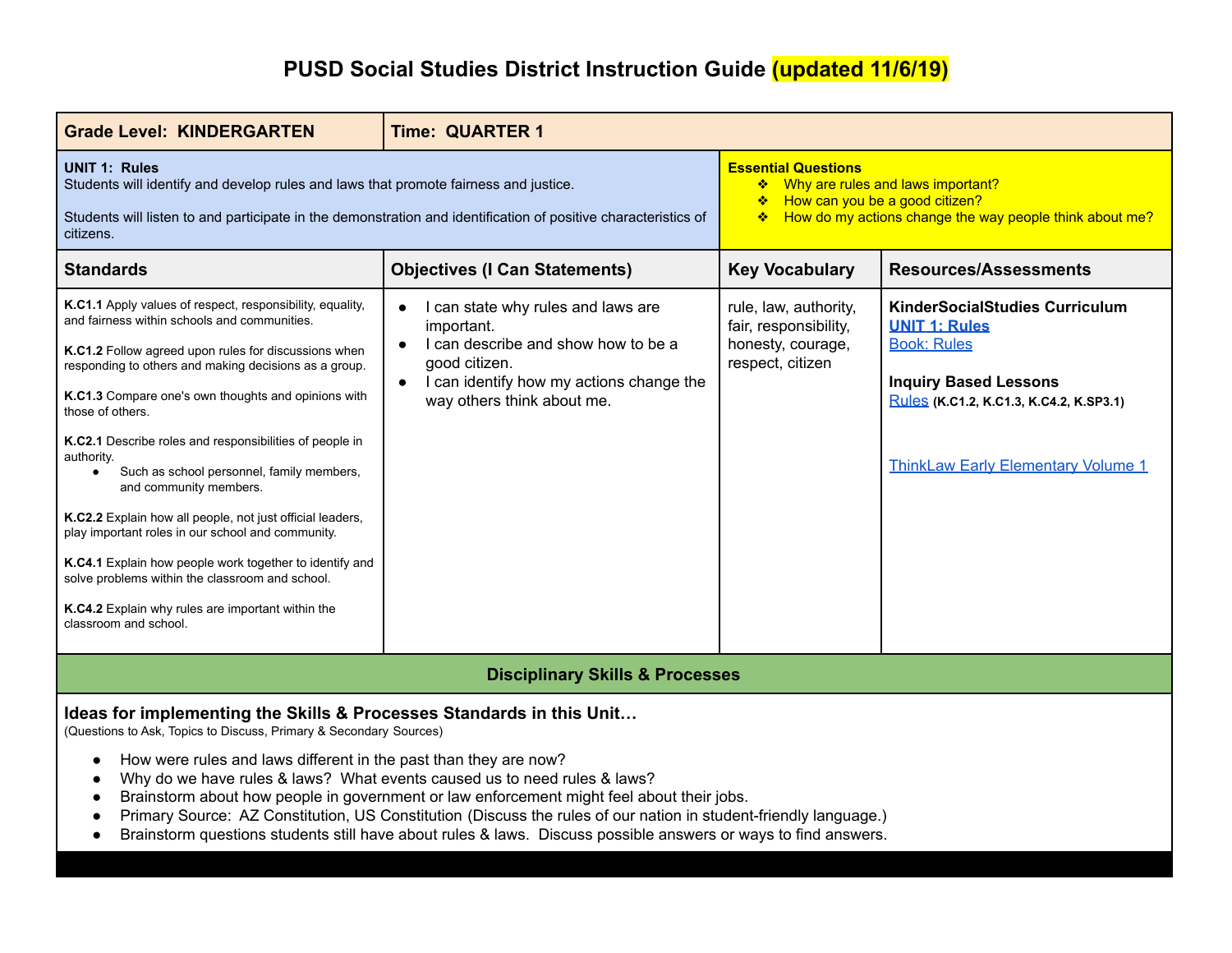| <b>UNIT 2: Community</b><br>Students will define the characteristics of a community.                                                                                                                                                                                                                                                                                                                                                                                                                                                                                                                                                                                                                                                    |                                                                                                                                 | <b>Essential Questions</b><br>❖ What is a community?<br>What is a community helper and why are they important?<br>❖ |                                                                                                                                     |
|-----------------------------------------------------------------------------------------------------------------------------------------------------------------------------------------------------------------------------------------------------------------------------------------------------------------------------------------------------------------------------------------------------------------------------------------------------------------------------------------------------------------------------------------------------------------------------------------------------------------------------------------------------------------------------------------------------------------------------------------|---------------------------------------------------------------------------------------------------------------------------------|---------------------------------------------------------------------------------------------------------------------|-------------------------------------------------------------------------------------------------------------------------------------|
| <b>Standards</b>                                                                                                                                                                                                                                                                                                                                                                                                                                                                                                                                                                                                                                                                                                                        | <b>Objectives (I Can Statements)</b>                                                                                            | <b>Key Vocabulary</b>                                                                                               | <b>Resources/Assessments</b>                                                                                                        |
| K.H2.1 Explain the benefits of cooperation and<br>compromise as ways to solve problems.<br>K.H4.2 Explore the stories of key historical figures<br>through informational text and biographies.<br>K.C1.3 Compare one's own thoughts and opinions with<br>those of others.<br>K.C2.1 Describe roles and responsibilities of people in<br>authority.<br>Such as school personnel, family members,<br>and community members.<br>K.C2.2 Explain how all people, not just official leaders,<br>play important roles in our school and community.<br>K.C4.1 Explain how people work together to identify and<br>solve problems within the classroom and school.<br>K.C4.2 Explain why rules are important within the<br>classroom and school. | can identify, define and describe a<br>community.<br>can identify community helpers and<br>$\bullet$<br>state their importance. | community, urban,<br>suburban, rural,<br>community helper                                                           | <b>KinderSocialStudies Curriculum</b><br><b>UNIT 2: USA/Community</b><br><b>Book: Community Helpers</b><br><b>Book: Communities</b> |
| <b>Disciplinary Skills &amp; Processes</b>                                                                                                                                                                                                                                                                                                                                                                                                                                                                                                                                                                                                                                                                                              |                                                                                                                                 |                                                                                                                     |                                                                                                                                     |
| Ideas for implementing the Skills & Processes Standards in this Unit<br>(Questions to Ask, Topics to Discuss, Primary & Secondary Sources)<br>Brainstorm questions about historical figures. Work together to research answers (nonfiction texts, BrainPop JR videos).                                                                                                                                                                                                                                                                                                                                                                                                                                                                  |                                                                                                                                 |                                                                                                                     |                                                                                                                                     |

● Compare & contrast community helpers of the past and the present.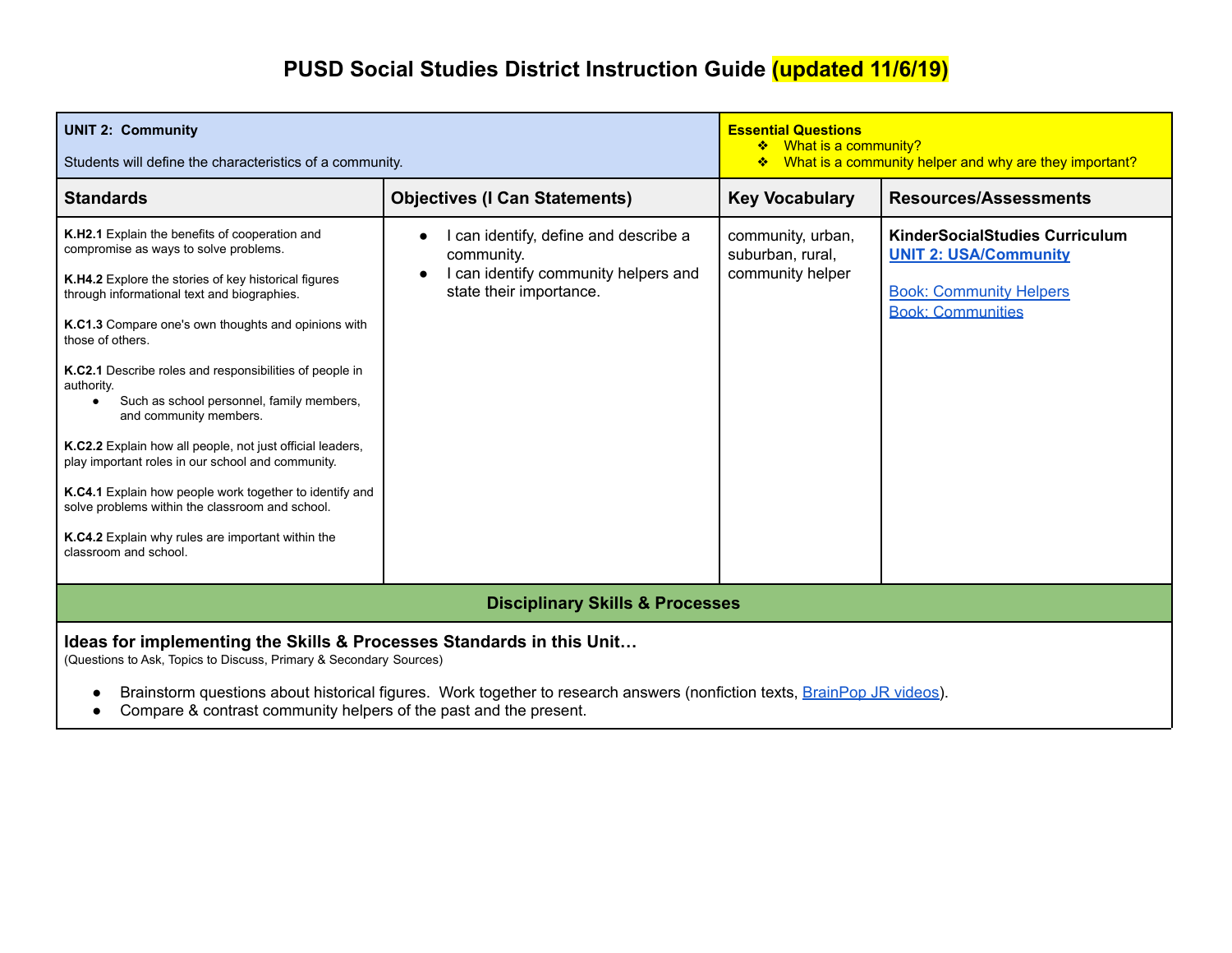| <b>Grade Level: KINDERGARTEN</b>                                                                                                                                                                                                                                                                                                                                                                                                                                                                                                                                                                                                                                                                                                                                                                                                               | <b>Time: QUARTER 2</b>                                                                                                                                                                                                                                                                       |                                                                                                                                                                                                                                                  |                                                                                                                                                                                                                                               |
|------------------------------------------------------------------------------------------------------------------------------------------------------------------------------------------------------------------------------------------------------------------------------------------------------------------------------------------------------------------------------------------------------------------------------------------------------------------------------------------------------------------------------------------------------------------------------------------------------------------------------------------------------------------------------------------------------------------------------------------------------------------------------------------------------------------------------------------------|----------------------------------------------------------------------------------------------------------------------------------------------------------------------------------------------------------------------------------------------------------------------------------------------|--------------------------------------------------------------------------------------------------------------------------------------------------------------------------------------------------------------------------------------------------|-----------------------------------------------------------------------------------------------------------------------------------------------------------------------------------------------------------------------------------------------|
| UNIT 6: Then & Now<br>Students will compare events from the past with the present.<br>Students will learn about the people of the past.                                                                                                                                                                                                                                                                                                                                                                                                                                                                                                                                                                                                                                                                                                        |                                                                                                                                                                                                                                                                                              | <b>Essential Questions</b><br>* How can we compare and contrast life long ago to life today?<br>What has remained the same from the past to the present?<br>How did people of the past live?<br>※ 1<br>❖ What makes the Wampanoag tribe special? |                                                                                                                                                                                                                                               |
| <b>Standards</b>                                                                                                                                                                                                                                                                                                                                                                                                                                                                                                                                                                                                                                                                                                                                                                                                                               | <b>Objectives (I Can Statements)</b>                                                                                                                                                                                                                                                         | <b>Key Vocabulary</b>                                                                                                                                                                                                                            | <b>Resources/Assessments</b>                                                                                                                                                                                                                  |
| <b>K.H1.1</b> Compare one's own culture with the culture of<br>others.<br>Key cultures include those in the classroom,<br>$\bullet$<br>community, and one of Arizona's 22 Indian<br>Nations.<br><b>K.H4.1</b> Explain and explore the origins of key American<br>symbols, traditions, and holidays.<br>Key American symbols include but are not<br>$\bullet$<br>limited to American flag, bald eagle, Statue of<br>Liberty, and Mount Rushmore.<br>Key traditions include but are not limited to<br>$\bullet$<br>the Pledge of Allegiance and National<br>Anthem.<br>Key holidays include but are not limited to<br>Columbus Day, Thanksgiving, Presidents<br>Day, Martin Luther King Jr. Day, Fourth of<br>July, and Constitution Day.<br>K.H4.2 Explore the stories of key historical figures<br>through informational text and biographies. | I can compare two items from long<br>$\bullet$<br>ago to today.<br>I can describe the similarity between<br>$\bullet$<br>things of the past and the present.<br>I can state facts about people of the<br>$\bullet$<br>past.<br>I can list details about the<br>$\bullet$<br>Wampanoag tribe. | past, present, slate,<br>shelter, electricity,<br>communication,<br>transportation,<br>homemade, plastic,<br>pioneer, prairie,<br>plowing, well, trade,<br>wetu, harvest                                                                         | <b>KinderSocialStudies Curriculum</b><br><b>UNIT 6: Then and Now</b><br><b>Book: Pioneer Life</b><br><b>Book: Then and Now: Homes</b><br><b>Book: Then and Now: Schools</b><br><b>Book: Then and Now: Games</b><br><b>Book: The Wampanoag</b> |
|                                                                                                                                                                                                                                                                                                                                                                                                                                                                                                                                                                                                                                                                                                                                                                                                                                                | <b>Disciplinary Skills &amp; Processes</b>                                                                                                                                                                                                                                                   |                                                                                                                                                                                                                                                  |                                                                                                                                                                                                                                               |
| Ideas for implementing the Skills & Processes Standards in this Unit<br>(Questions to Ask, Topics to Discuss, Primary & Secondary Sources)                                                                                                                                                                                                                                                                                                                                                                                                                                                                                                                                                                                                                                                                                                     |                                                                                                                                                                                                                                                                                              |                                                                                                                                                                                                                                                  |                                                                                                                                                                                                                                               |
| Compare & contrast relevant topics in the past and the present (homes, schools, games, etc.).<br>Brainstorm ways that children's lives in the past were different from children's lives in the present.<br>Create a KWL (Know, Want to Know, Learned) chart with students' prior knowledge & questions about life in the past.                                                                                                                                                                                                                                                                                                                                                                                                                                                                                                                 |                                                                                                                                                                                                                                                                                              |                                                                                                                                                                                                                                                  |                                                                                                                                                                                                                                               |
| <b>Essential Questions</b><br><b>UNIT 5: Economics</b><br>❖ What is a want/need?<br>Students will differentiate between wants and needs and describe how they are fulfilled.<br>* How do people fulfill their wants and needs?                                                                                                                                                                                                                                                                                                                                                                                                                                                                                                                                                                                                                 |                                                                                                                                                                                                                                                                                              |                                                                                                                                                                                                                                                  |                                                                                                                                                                                                                                               |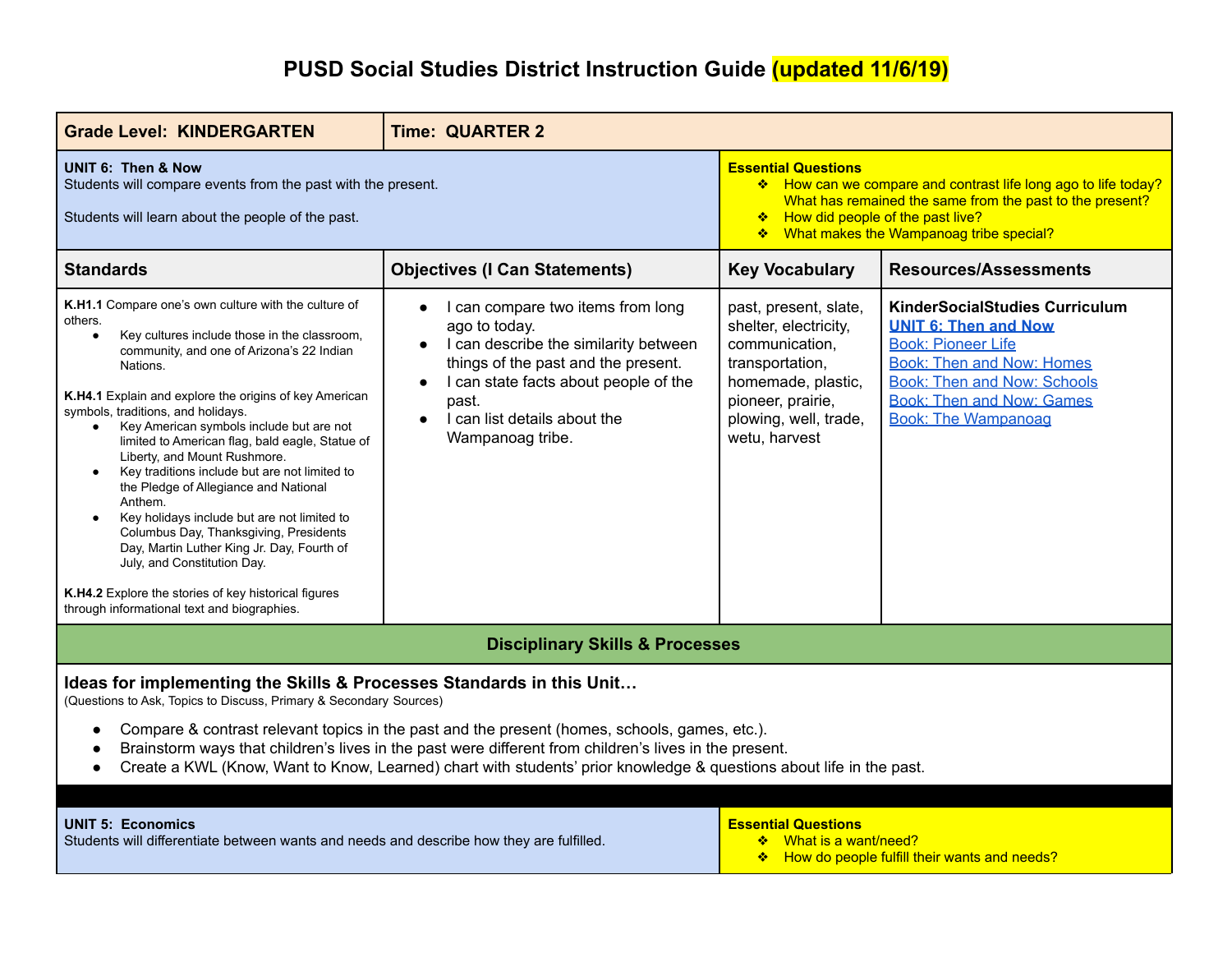| <b>Standards</b>                                                                                                                                                                                                                                                                                                                                                                                                                        | <b>Objectives (I Can Statements)</b>                                                                       | <b>Key Vocabulary</b>           | <b>Resources/Assessments</b>                                                                                                                                                           |
|-----------------------------------------------------------------------------------------------------------------------------------------------------------------------------------------------------------------------------------------------------------------------------------------------------------------------------------------------------------------------------------------------------------------------------------------|------------------------------------------------------------------------------------------------------------|---------------------------------|----------------------------------------------------------------------------------------------------------------------------------------------------------------------------------------|
| K.E2.1 Explain how needs, wants, and the availability of<br>resources affect decision making.<br><b>K.E2.2</b> Identify what one gains and gives up when they<br>make choices.                                                                                                                                                                                                                                                          | can state the difference between<br>wants and needs.<br>can describe how wants and needs<br>are fulfilled. | economics, money,<br>want, need | <b>KinderSocialStudies Curriculum</b><br><b>UNIT 5: Economics</b><br><b>Book: All About Money</b><br><b>Inquiry Based Lessons</b><br>Needs and Wants (K.E2.1, K.E2.2, K.SP3.1) $\vert$ |
|                                                                                                                                                                                                                                                                                                                                                                                                                                         | <b>Disciplinary Skills &amp; Processes</b>                                                                 |                                 |                                                                                                                                                                                        |
| Ideas for implementing the Skills & Processes Standards in this Unit<br>(Questions to Ask, Topics to Discuss, Primary & Secondary Sources)<br>Compare & contrast goods and services from the past and the present.<br>What events of the past may have caused changes to how we view goods and services today?<br>Primary Source: Forms of currency from around the world. (Discuss how other currency relates to the American dollar.) |                                                                                                            |                                 |                                                                                                                                                                                        |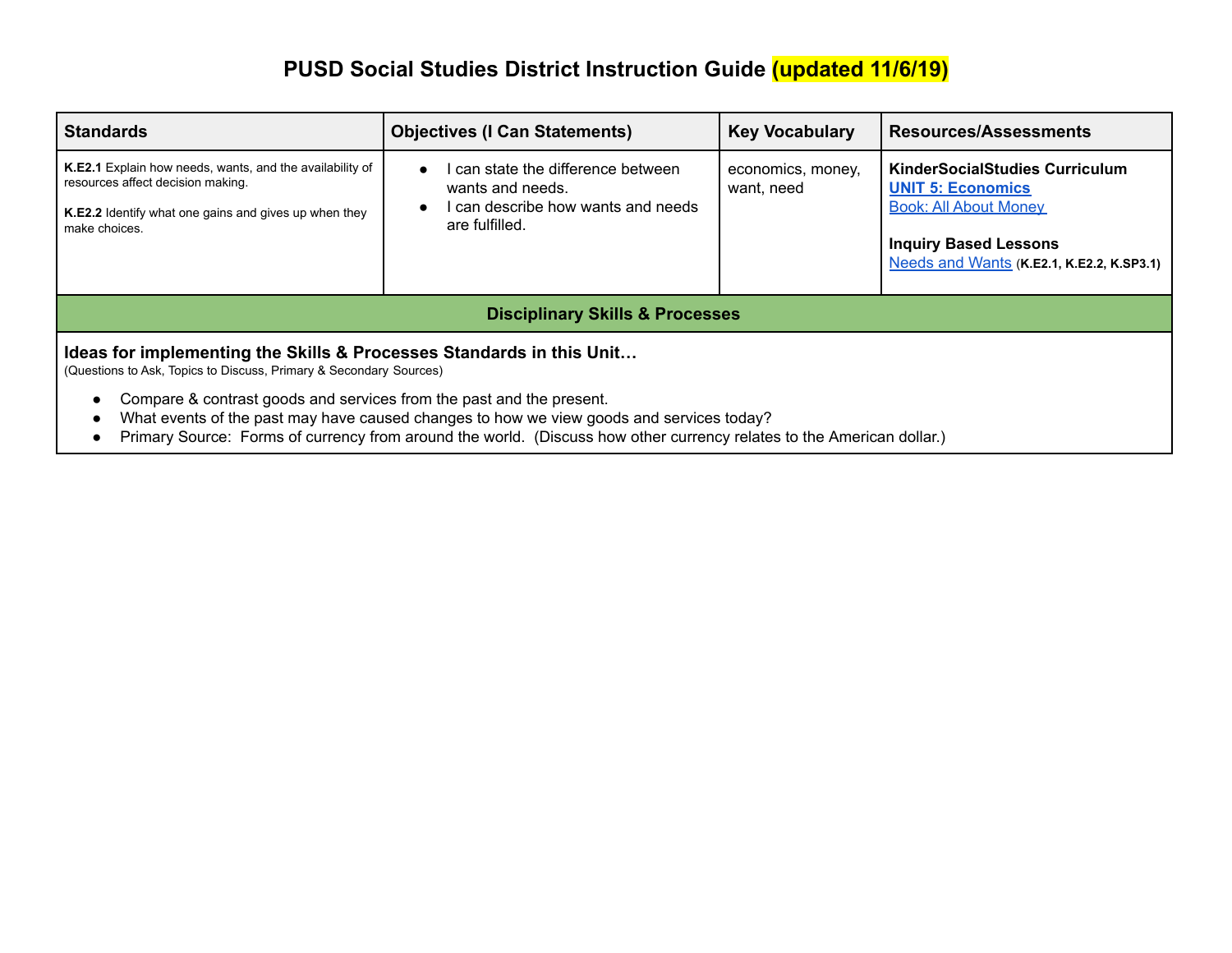| <b>Grade Level: KINDERGARTEN</b>                                                                                                                                                                                                                                                                                                                                                                                                                                                                                                                                                                                                                                                                                                                                                                       | <b>Time: QUARTER 3</b>                                                                                          |                                                                                                                                          |                                                                                                                                                                                                                                                                         |
|--------------------------------------------------------------------------------------------------------------------------------------------------------------------------------------------------------------------------------------------------------------------------------------------------------------------------------------------------------------------------------------------------------------------------------------------------------------------------------------------------------------------------------------------------------------------------------------------------------------------------------------------------------------------------------------------------------------------------------------------------------------------------------------------------------|-----------------------------------------------------------------------------------------------------------------|------------------------------------------------------------------------------------------------------------------------------------------|-------------------------------------------------------------------------------------------------------------------------------------------------------------------------------------------------------------------------------------------------------------------------|
| <b>UNIT 2: USA</b><br>Students will identify and develop rules and laws that will promote fairness and justice.                                                                                                                                                                                                                                                                                                                                                                                                                                                                                                                                                                                                                                                                                        |                                                                                                                 | <b>Essential Questions</b><br>❖ What are the important symbols that represent American<br>values?<br>❖ What is the pledge of Allegiance? |                                                                                                                                                                                                                                                                         |
| <b>Standards</b>                                                                                                                                                                                                                                                                                                                                                                                                                                                                                                                                                                                                                                                                                                                                                                                       | <b>Objectives (I Can Statements)</b>                                                                            | <b>Key Vocabulary</b>                                                                                                                    | <b>Resources/Assessments</b>                                                                                                                                                                                                                                            |
| K.H1.1 Compare one's own culture with the culture of<br>others.<br>Key cultures include those in the classroom,<br>community, and one of Arizona's 22 Indian<br>Nations.<br>K.H4.1 Explain and explore the origins of key American<br>symbols, traditions, and holidays.<br>Key American symbols include but are not<br>$\bullet$<br>limited to American flag, bald eagle, Statue of<br>Liberty, and Mount Rushmore.<br>Key traditions include but are not limited to<br>the Pledge of Allegiance and National<br>Anthem.<br>Key holidays include but are not limited to<br>Columbus Day, Thanksgiving, Presidents<br>Day, Martin Luther King Jr. Day, Fourth of<br>July, and Constitution Day.<br>K.H4.2 Explore the stories of key historical figures<br>through informational text and biographies. | can identify important American<br>$\bullet$<br>symbols.<br>I can recite the Pledge of Allegiance.<br>$\bullet$ | pledge, vote,<br>president,<br>democracy,<br>allegiance                                                                                  | <b>KinderSocialStudies Curriculum</b><br><b>UNIT 2: USA/Community</b><br><b>Book: United States</b><br><b>Book: The President Book</b><br><b>Inquiry Based Lessons</b><br>Holidays (K.SP1.1.2, K.SP1.2, K.SP1.3,<br>K.SP2.1, K.SP3.1, K.C1.2, K.C1.3, K.H1.1,<br>K.H4.1 |
| <b>Disciplinary Skills &amp; Processes</b>                                                                                                                                                                                                                                                                                                                                                                                                                                                                                                                                                                                                                                                                                                                                                             |                                                                                                                 |                                                                                                                                          |                                                                                                                                                                                                                                                                         |
| Ideas for implementing the Skills & Processes Standards in this Unit<br>(Questions to Ask, Topics to Discuss, Primary & Secondary Sources)<br>How did we get the American Flag and other national symbols?<br>What events in the past caused America to adopt the government we have today?                                                                                                                                                                                                                                                                                                                                                                                                                                                                                                            |                                                                                                                 |                                                                                                                                          |                                                                                                                                                                                                                                                                         |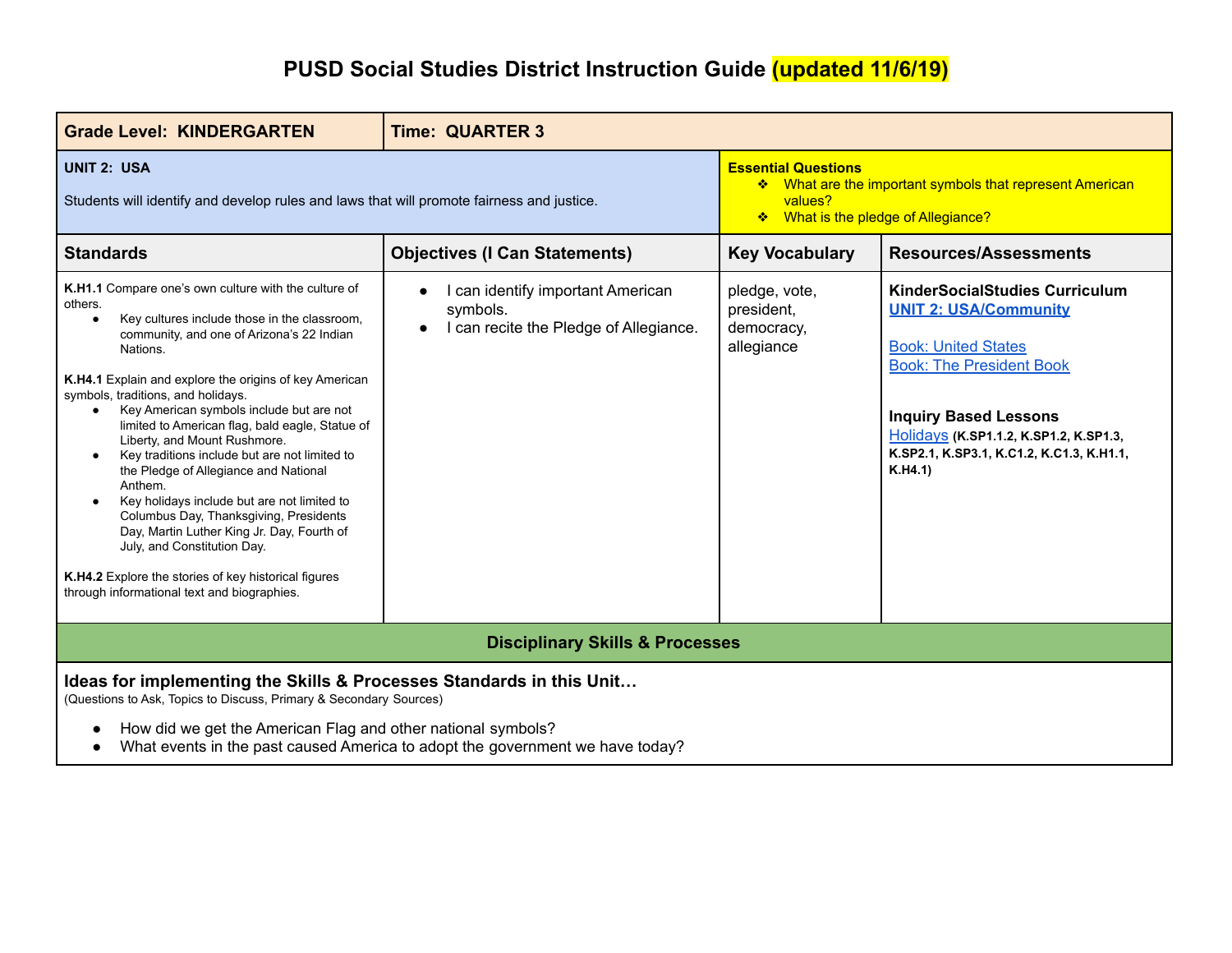| <b>Grade Level: KINDERGARTEN</b>                                                                                                                                                                                                                                                                                                                     | <b>Time: QUARTER 4</b>                                                                                                                                                                                                                                 |                                                                                                                                                                                                                                         |                                                                                             |
|------------------------------------------------------------------------------------------------------------------------------------------------------------------------------------------------------------------------------------------------------------------------------------------------------------------------------------------------------|--------------------------------------------------------------------------------------------------------------------------------------------------------------------------------------------------------------------------------------------------------|-----------------------------------------------------------------------------------------------------------------------------------------------------------------------------------------------------------------------------------------|---------------------------------------------------------------------------------------------|
| <b>UNIT 3: Maps</b><br>Students will identify maps and map features.<br>Students will demonstrate how to read and build maps.                                                                                                                                                                                                                        |                                                                                                                                                                                                                                                        | <b>Essential Questions</b><br>❖ What is a map and how is it used?<br>❖ What features of a map help me to use it?                                                                                                                        |                                                                                             |
| <b>Standards</b>                                                                                                                                                                                                                                                                                                                                     | <b>Objectives (I Can Statements)</b>                                                                                                                                                                                                                   | <b>Key Vocabulary</b>                                                                                                                                                                                                                   | <b>Resources/Assessments</b>                                                                |
| K.G1.1 Use, explore, and construct maps, graphs and<br>other geographical representations to support content<br>focus.<br>Key concepts include but are not limited to<br>$\bullet$<br>graphing local weather and mapping the<br>classroom.<br>K.G1.2 Explore locations in stories shared.<br>K.G2.1 Explain how water and weather impacts<br>humans. | I can state what a map is and how it is<br>$\bullet$<br>used.<br>I can identify map features and how<br>$\bullet$<br>they are helpful.<br>I can read a map and tell why to use a<br>$\bullet$<br>map.<br>I can construct a map of a familiar<br>place. | symbol, key<br>compass, globe,<br>map, continent,<br>Climate, location,<br>equator                                                                                                                                                      | <b>KinderSocialStudies Curriculum</b><br><b>UNIT 3: Maps</b><br><b>Book: All About Maps</b> |
| <b>Disciplinary Skills &amp; Processes</b>                                                                                                                                                                                                                                                                                                           |                                                                                                                                                                                                                                                        |                                                                                                                                                                                                                                         |                                                                                             |
| Ideas for implementing the Skills & Processes Standards in this Unit<br>(Questions to Ask, Topics to Discuss, Primary & Secondary Sources)                                                                                                                                                                                                           |                                                                                                                                                                                                                                                        |                                                                                                                                                                                                                                         |                                                                                             |
| Discuss the impact of maps in the present. How do maps of the present differ from maps of the past?<br>$\bullet$<br>Primary Sources: Maps of the past<br>How would present-day maps have been helpful to various people of the past?<br>How are maps used today?                                                                                     |                                                                                                                                                                                                                                                        |                                                                                                                                                                                                                                         |                                                                                             |
| <b>UNIT 4: Cultures</b><br>Students will describe and identify stories and traditions from multiple cultures.<br>Students will compare aspects of multiple cultures.                                                                                                                                                                                 |                                                                                                                                                                                                                                                        | <b>Essential Questions</b><br>* How are other cultures different than my own?<br>* How can I use information about other cultures to become<br>more understanding?<br>How can I compare cultures?<br>❖ What is important to my culture? |                                                                                             |
| <b>Standards</b>                                                                                                                                                                                                                                                                                                                                     | <b>Objectives (I Can Statements)</b>                                                                                                                                                                                                                   | <b>Key Vocabulary</b>                                                                                                                                                                                                                   | <b>Resources/Assessments</b>                                                                |
| K.H1.1 Compare one's own culture with the culture of<br>others.<br>Key cultures include those in the classroom,<br>$\bullet$                                                                                                                                                                                                                         | I can state how other cultures are<br>$\bullet$<br>different than my culture.                                                                                                                                                                          | culture, tradition,<br>customs,                                                                                                                                                                                                         | KinderSocialStudies Curriculum<br><b>UNIT 4: Cultures</b>                                   |